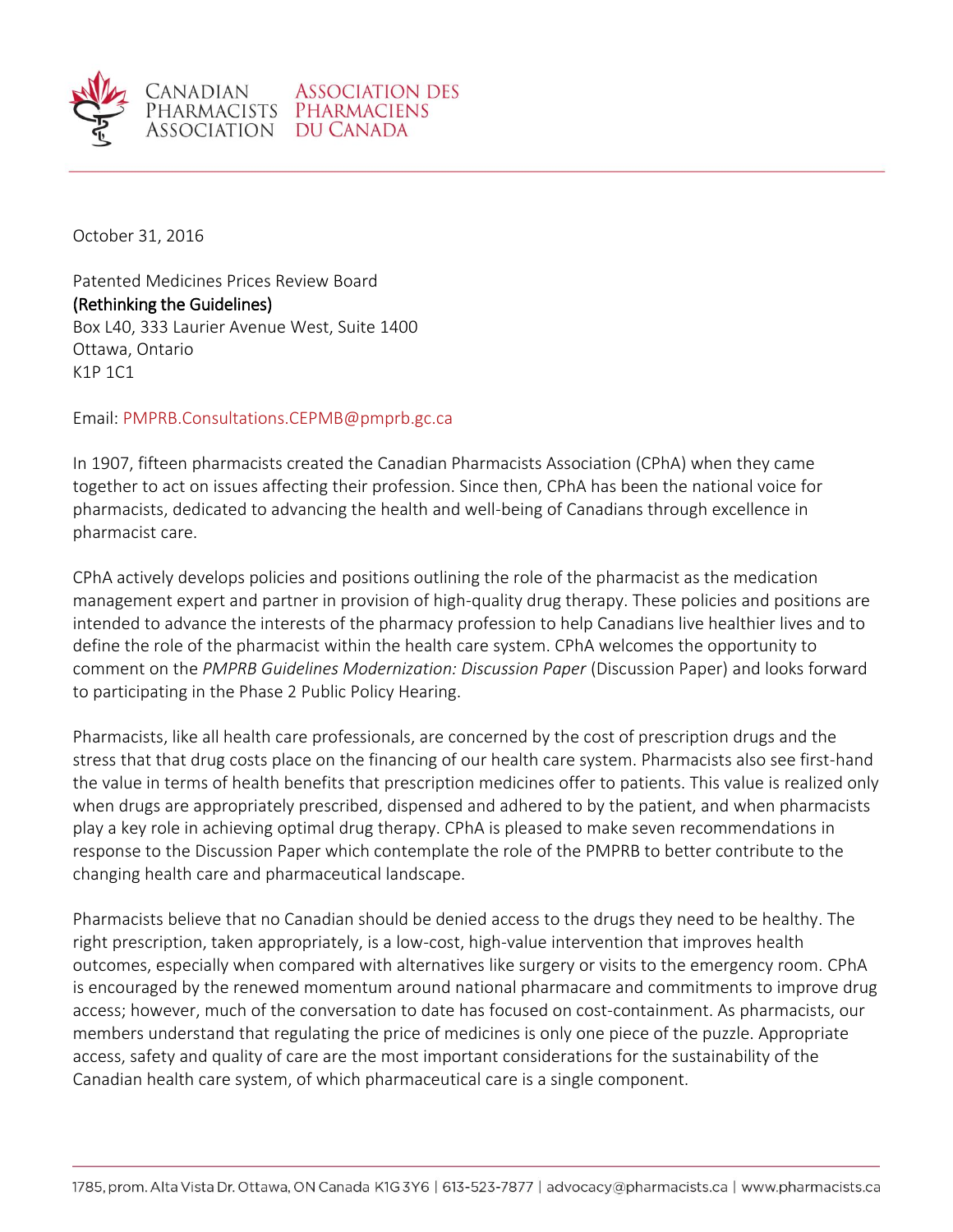

**ASSOCIATION DES** 

### Recommendation 1

*The PMPRB should be clear in its reporting that ex-factory prices used to conduct international price comparisons are not representative of Canadian consumer prices, or of the relative position of prices paid by Canadian public and private payers.*

In an environment where policymakers face difficult choices to ensure that Canadians receive the best possible care, clear and reliable data is critical to inform these decisions and educate the public. As governments set policy to manage limited resources, they rely on the PMPRB to define the scope of the problem. While the PMPRB continually refers to the "prices paid by Canadians", suggesting that consumer prices are high relative to other countries, this is a mischaracterization of the ex-factory prices that the Board uses to make international comparisons.

The Discussion Paper acknowledges "the worldwide practice of confidential discounts and rebates and the concomitant unreliability of public list prices". As long as the PMPRB relies on this metric when conducting reviews, the Board must be clear that ex-factory prices – and therefore, Canada's ranking among the PMPRB7 – are likely misrepresentative of, and an unreliable proxy for, relative prices paid by public and private payers. If the Board is to provide stakeholders with price information to help them make timely and knowledgeable medicine pricing, purchasing and reimbursement decisions, it must be careful not to mischaracterize the relative position of the consumer price of Canadian pharmaceuticals.

### Recommendation 2

*The PMPRB should adopt an evidence-based approach that considers the value added to the health care system when reviewing markups and dispensing fees in its reporting.*

Related to the PMPRB's mission to provide payers with the information they need to make smart reimbursement choices is the Board's portrayal of public drug plan reimbursement to pharmacies in its reporting. While the PMPRB tracks public drug plan expenditures on dispensing fees and markups, the Board does not account for the value these services provide. Dispensing fees cover professional services associated with a prescription, including preparing the medication, checks for safety, allergies, drug interactions and side effects, as well as patient education to ensure the prescription is taken appropriately. Mischaracterizing these fees solely as a cost driver, without acknowledging the value they provide to the health care system, the moderate nature of these fees relative to international comparators, or the fact these fees are regulated by public payers themselves, does not provide a complete picture of the pricing and reimbursement landscape in Canada.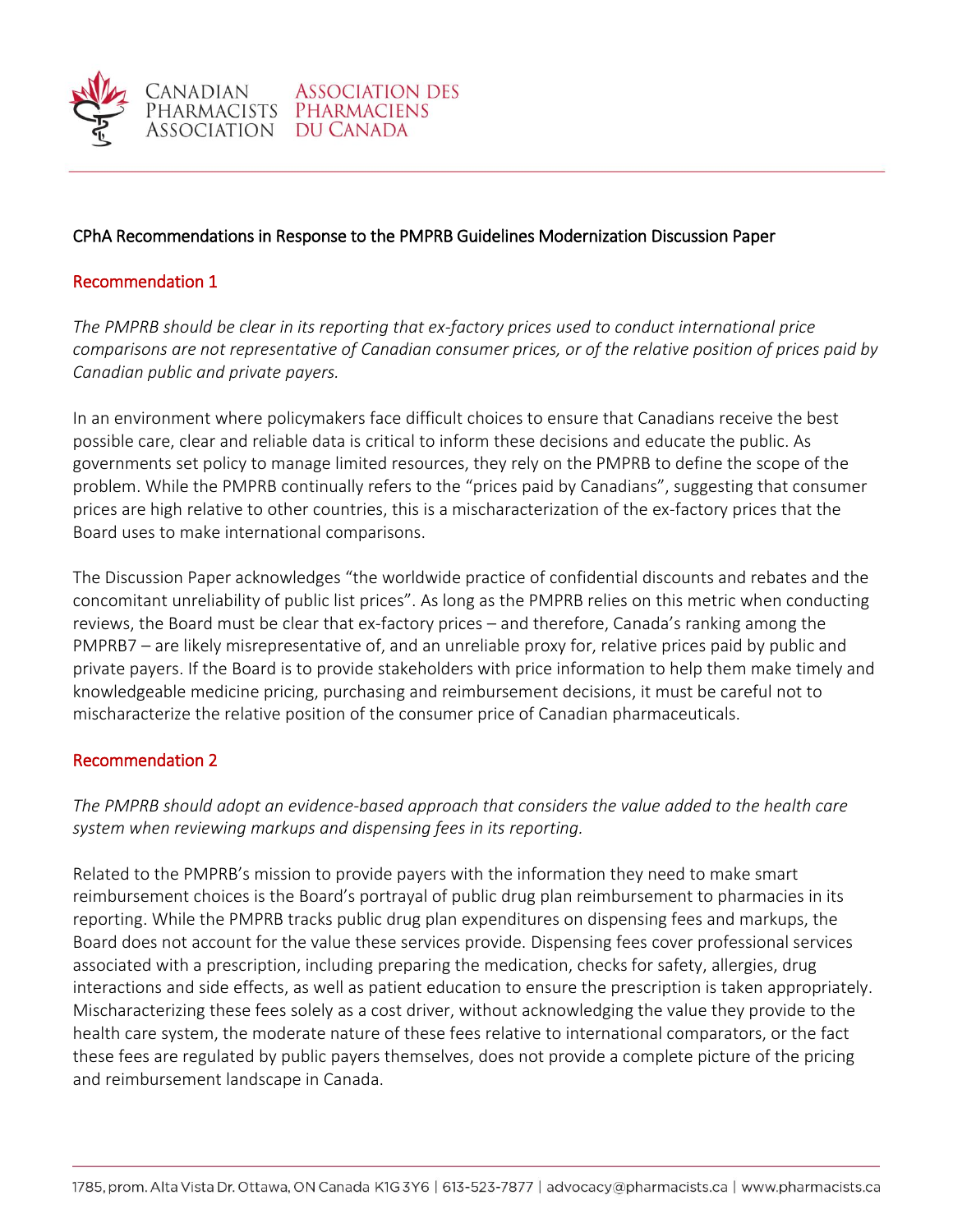

anadian

In addition to core dispensing services, CPhA notes that cognitive pharmacy services can help patients and payers realize the full value of pharmaceutical investment and support health care system sustainability. Across the country, expanded scope of practice means that pharmacists are doing more than ever before to help patients manage their medications and achieve optimal drug therapy, often while reducing expenditures on drugs and other health services. For example, pharmacist-led medication management (including medication reviews, adapting prescriptions, and therapeutic substitution) can reduce adverse events; with the associated benefit of reducing health system utilization and costs (e.g. deprescribing, emergency room visits).

# Recommendation 3

*Any changes to the PMPRB Guidelines, the Patented Medicine Regulations, or the Patent Act must take into account the current HTA and pCPA environment. The PMPRB should ensure its Guidelines are not inconsistent or overlapping with the policies of the HTA agencies and the pCPA.* 

Brand (sole source) drugs should be considered in terms of their clinical value, whereas generic multisource drugs are commodities in the sense that there are generally several manufacturers offering the same product. The clinical and cost effectiveness of brand drugs are reviewed by health technology assessment (HTA) agencies such as the Canadian Agency for Drugs and Technology in Health (CADTH) and the l'Institut national d'excellence en santé et en services sociaux (INESSS) in Quebec. Recommendations from these agencies are considered collectively by government payers through the pan-Canadian Pharmaceutical Alliance (pCPA) that negotiates confidential product listing agreements (PLAs) that usually involve confidential, non-transparent rebates to the participating jurisdictions. The terms of these agreements are rarely (if ever) disclosed to the PMPRB and a Federal Court decision precludes PMPRB from requiring manufacturers to report the rebates. The PMPRB price review process is conducted apart from the HTA reviews and the pCPA process. The Discussion Paper acknowledges the changing pricing and reimbursement environment; any legislative or regulatory changes must complement existing processes that support value-based assessments of patented medicines.

# Recommendation 4

*The PMPRB should maintain an evidence-based approach that considers clinical effectiveness when reviewing the introductory prices of new patented medicines.*

Regulation of drug prices should reflect the clinical value offered by drug therapy. Furthermore, the value of a drug at a given price can only be assessed in the context of the clinical outcomes the drug delivers. Poorly defined economic metrics are not a viable substitute for clinical effectiveness. The PMPRB7 reference countries (and other developed countries) rely on clinical evidence in assessing whether a price premium is warranted for a particular therapy. Some countries (e.g. France, Germany) employ a similar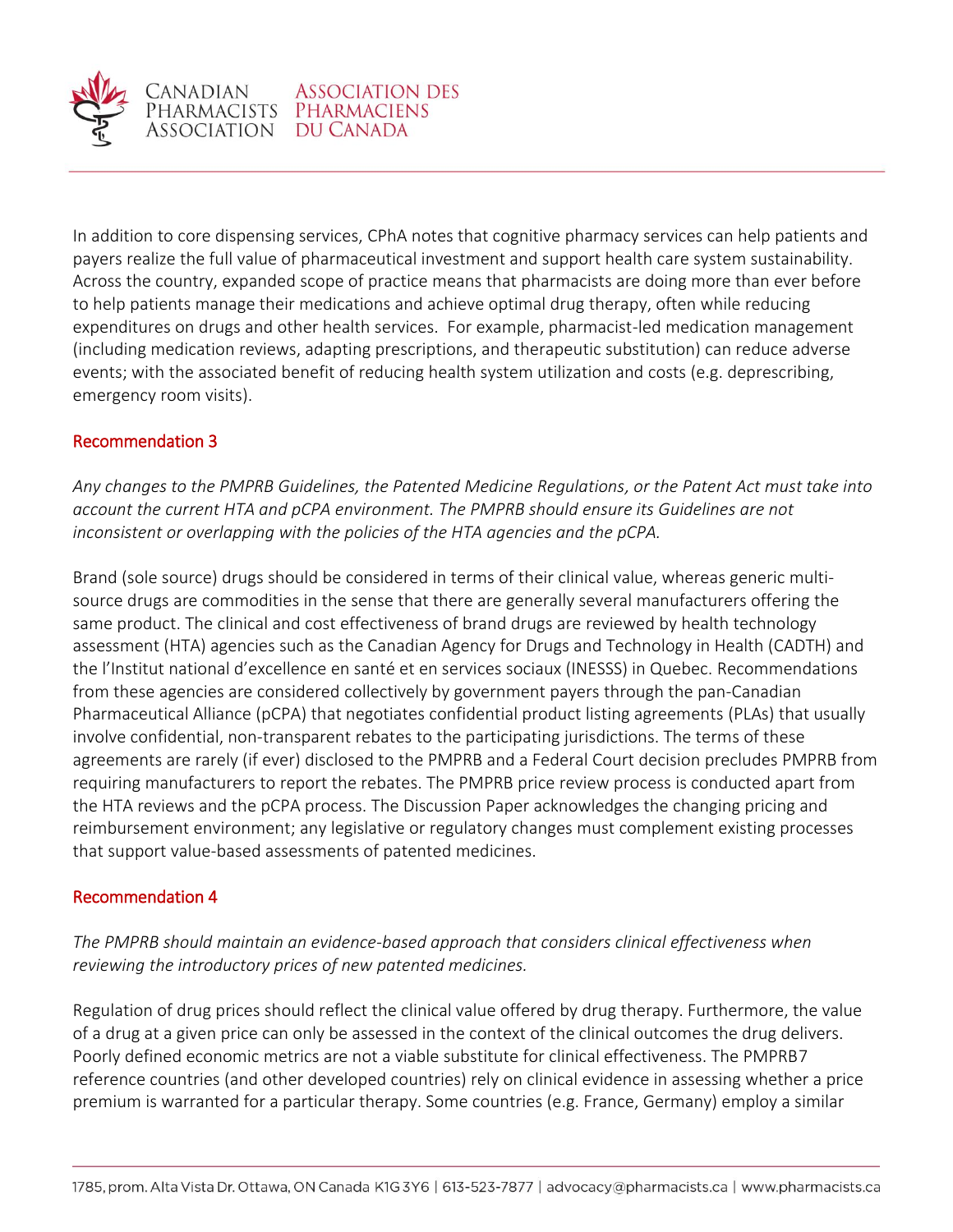

system to the Canadian categories of therapeutic improvement. The Discussion Paper offers no rationale why the evidence based approach should be abandoned and replaced with unspecified economic metrics.

Furthermore, the Discussion Paper suggests that pharmaceutical companies are charging higher prices due to market concentration and price discrimination, and that economic metrics should form the basis of price reviews. However, this market concentration theory is dependent on buyers with no purchasing power, when the opposite is the case. Provinces and territories dictate prices through the pCPA. Private payers insist increasingly on PLAs, and hospital buying groups (MedBuy, Health Pro, Sigma Santé) exert significant buying power on behalf of hospitals. Hospital and pharmacy are fundamentally different markets with different supply and demand drivers for patented medicines.

# Recommendation 5

*The PMPRB should avoid adding further complexity and uncertainty to the PMPRB Guidelines by relying on (as yet unspecified) economic metrics as proposed in the Discussion Paper.* 

The PMPRB Guidelines are highly complex, often employing complicated algorithms that calculate nonexcessive prices. Complex guidelines, combined with a preoccupation with precision, create an illusion of legitimacy at the expense of transparency. Moreover, the regulatory burden on the PMPRB (and tax payers) is such that it appears that PMPRB requires staffing and resources far greater than comparable agencies in other countries with similar responsibilities. The PMPRB does not need to introduce new, more complicated economic metrics. Instead, the PMPRB should streamline its price review procedures with those of the pCPA and private payers, such that there is not duplication or inconsistency in the price regulation process.

# Recommendation 6

*The PMPRB should limit its price review activities to sole source, patented medicines.*

For generic drugs, the pCPA has established a generic framework that establishes clear transparent pricing rules. CPhA notes that in recent years, the PMPRB has expended considerable effort and resources through hearings and protracted court proceedings attempting to regulate generic drug prices in cases where there may be some connection between the generic manufacturer and the original patent holding, brand manufacturer even in cases where there are several competing generic products. This activity distracts from the PMPRB's core mandate (ensuring that the price of patented medicines are not excessive) and is not in the interest of Canadians who are already well served by the generic pricing framework established by the pCPA. Defining patented medicine in legislation (instead of through litigation) would provide greater certainty and allow the PMPRB to focus on its mandate.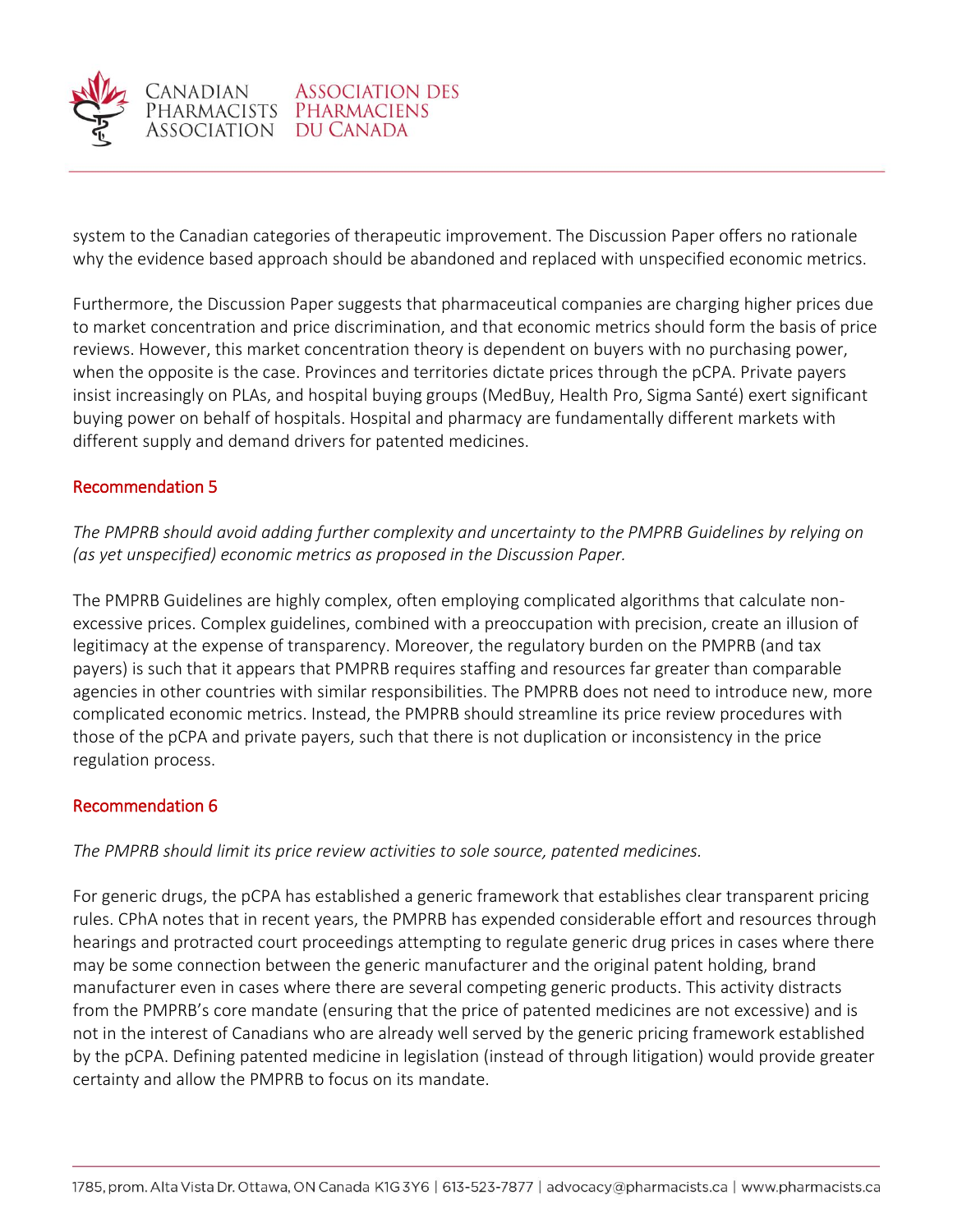

### Recommendation 7

*The PMPRB should limit international price comparisons to developed countries with advanced health care systems. Any changes to the current basket of countries should be based on thorough analysis to ensure an appropriate comparison, not simply a desire to achieve lower prices.*

Although the Discussion Paper suggests that the PMPRB has no preconceptions with respect to changes to its *Guidelines* that should result from the consultation process, the background analysis suggests that the PMPRB has concluded that Canadian prices are too high relative to other countries. This conclusion is reinforced by the misperception that the PMPRB is required to benchmark Canadian prices to high price jurisdictions, including the United States. In fact, Canadian domestic prices of comparator drugs establish the large majority of Canadian prices for patented medicines. It is only in cases of innovative drugs with proven therapeutic improvement that the median international price may become the benchmark. Furthermore, the international price comparison is to a range of low and higher price countries with the median, effectively eliminating outlier prices such as in cases where US prices are significantly higher than corresponding European prices.

The Discussion Paper cites international price comparisons with OECD countries which suggest that significant savings are possible if Canadian prices were tied to a basket of countries including nations with emerging economies and health care systems that lag well behind Canada. Only a subset of patented drugs available in Canada would be available in these emerging markets, and the value these countries place on drugs is with reference to their domestic health care system. Moreover, the Discussion Paper provides limited information on the reliability of neither the underlying pricing data nor any discussion regarding the limitations of Canada to OECD price comparisons. International price comparisons and their interpretation are challenging enough with the existing PMPRB seven reference countries. Comparisons to the full OECD basket of countries would be impractical and of questionable value.

### Conclusion

Drug prices are a single component of drug expenditures. The Canadian Institute for Health Information has identified utilization, not price, as the most significant driver of total drug spending increases. Nevertheless, the Discussion Paper suggests that a reduction in prices by a given percentage would result in a corresponding reduction in drug expenditures. These analyses do not consider supply factors (manufacturers may not be prepared to sell some products at reduced prices), follow-on effects (greater reliance on lower priced but less effective therapies), or the likelihood that lower prices will result in limited volume increases. Pharmacists are deeply concerned about compromises to patient care resulting from simplistic recommendations which may not even be successful in reducing overall drug expenditures.